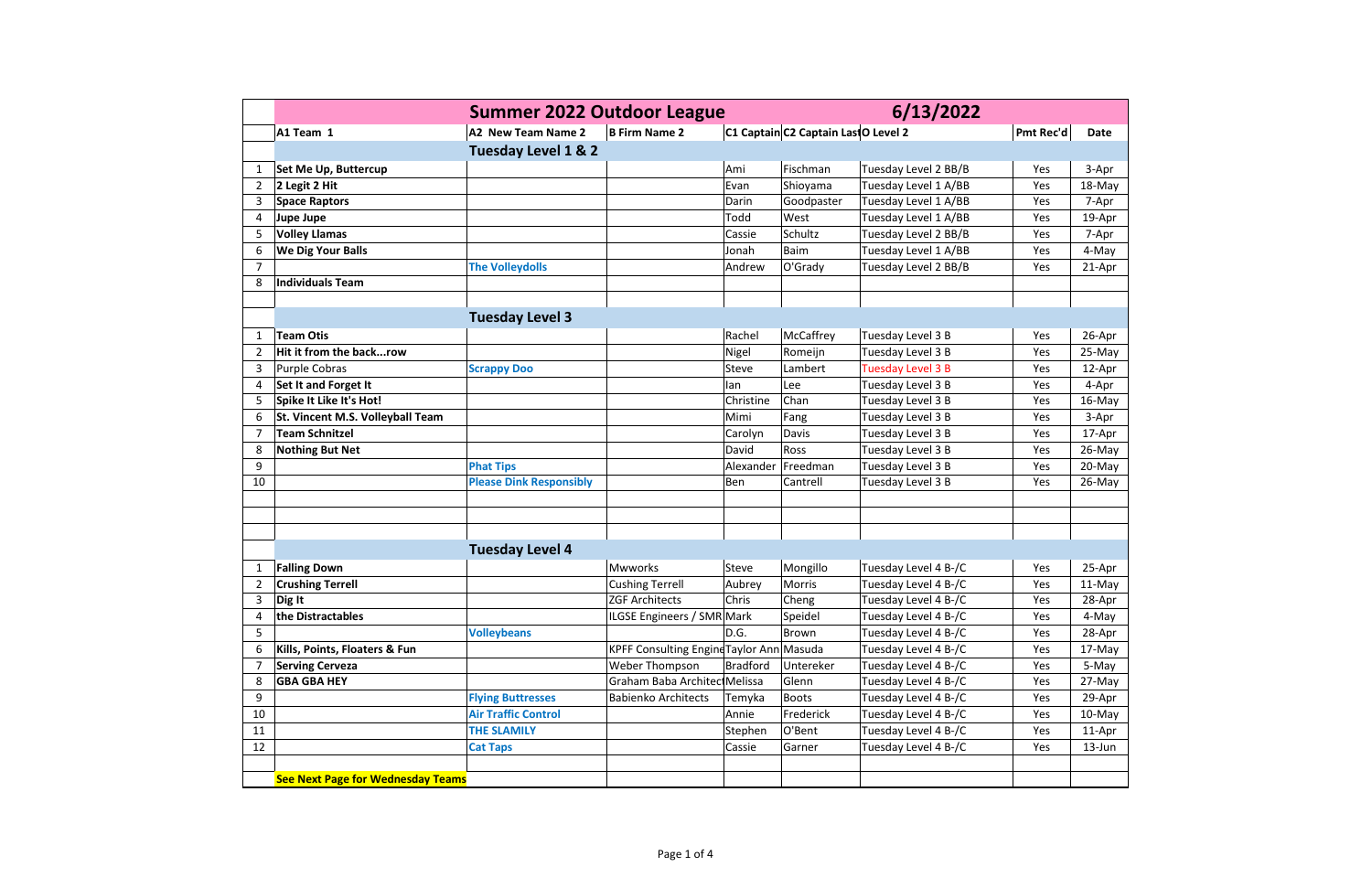|                |                                         | <b>Wednesday Level 1</b>                   |                                       |                   |            |                               |     |        |
|----------------|-----------------------------------------|--------------------------------------------|---------------------------------------|-------------------|------------|-------------------------------|-----|--------|
| 1              | <b>Lesbihonest</b>                      |                                            |                                       | Yii-Ann           | Chenn      | Wednesday Level 1 A/BB        | Yes | 10-Apr |
| $\overline{2}$ | Indecisive                              |                                            |                                       | Will              | Stroud     | Wednesday Level 1 A/BB        | Yes | 7-Apr  |
| 3              | <b>Hits &amp; Giggles</b>               |                                            |                                       | David             | Zimmermann | Wednesday Level 1 A/BB        | Yes | 15-Apr |
| 4              | <b>Team Artichoke</b>                   |                                            |                                       | Scott             | Baumler    | Wednesday Level 1 A/BB        | Yes | 2-Apr  |
| 5              | <b>Brigada</b>                          |                                            |                                       | Douglas           | Grimes     | Wednesday Level 1 A/BB        | Yes | 25-May |
| 6              | <b>Bump n Brew</b>                      |                                            |                                       | Kenny             | Ho         | Wednesday Level 1 A/BB        | Yes | 16-Apr |
|                |                                         |                                            |                                       |                   |            |                               |     |        |
|                |                                         |                                            |                                       |                   |            |                               |     |        |
|                |                                         |                                            |                                       |                   |            |                               |     |        |
|                |                                         | <b>Wednesday Level 2</b>                   |                                       |                   |            |                               |     |        |
| 1              | <b>Purple Mush</b>                      |                                            |                                       | Ami               | Fischman   | Wednesday Level 2 BB/B        | Yes | 3-Apr  |
| $\overline{2}$ | <b>Team Redundancy Team</b>             |                                            |                                       | Jared             | Rose       | Wednesday Level 2 BB/B        | Yes | 5-Apr  |
| 3              | <b>Call Before You Dig</b>              |                                            |                                       | Drew Wick Jon Bez |            | <b>Wednesday Level 2 A/BB</b> | Yes | 11-Apr |
| 4              | <b>Riker's Beard</b>                    |                                            |                                       | Phil              | Wai        | Wednesday Level 2 BB/B        | Yes | 30-Apr |
| 5              |                                         | <b>Set Knit Up</b>                         |                                       | Angela            | Wong       | Wednesday Level 2 BB/B        | Yes | 21-Apr |
| 6              |                                         | <b>Ballvaries</b>                          |                                       | Andrew            | Smith      | <b>Wednesday Level 2 A/BB</b> | Yes | 21-Apr |
|                |                                         |                                            |                                       |                   |            |                               |     |        |
|                |                                         |                                            |                                       |                   |            |                               |     |        |
|                |                                         |                                            |                                       |                   |            |                               |     |        |
|                |                                         | <b>Wednesday Level 3 &amp; 4</b>           |                                       |                   |            |                               |     |        |
| 1              | <b>Setters of Catan</b>                 |                                            |                                       | Taylor            | Wagemans   | Wednesday Level 3 B           | Yes | 25-Apr |
| $\overline{2}$ | <b>Flawlessly Salted</b>                |                                            | Beerdrinkers of North Seattle LLC Dan |                   | Corcoran   | Wednesday Level 3 B           | Yes | 25-Apr |
| 3              | Let's Get Fiscal                        |                                            | <b>Grant Thornton LLP</b>             | Anne              | Uruu       | Wednesday Level 3 B           | Yes | 17-May |
| 4              |                                         | <b>Beers, Blocks, Battlestar Galactica</b> |                                       | Ben               | Todd       | Wednesday Level 3 B           | Yes | 6-Apr  |
| 5              | Put Our Service to the Test             | <b>Bump Set Bump</b>                       |                                       | Robert            | Furlong    | Wednesday Level 4 B-/C        | Yes | 28-Apr |
| 6              | <b>Individuals Team</b>                 |                                            |                                       |                   |            |                               |     |        |
| $\overline{7}$ |                                         |                                            |                                       |                   |            |                               |     |        |
| 8              |                                         |                                            |                                       |                   |            |                               |     |        |
|                |                                         |                                            |                                       |                   |            |                               |     |        |
|                | <b>See Next Page for Thursday Teams</b> |                                            |                                       |                   |            |                               |     |        |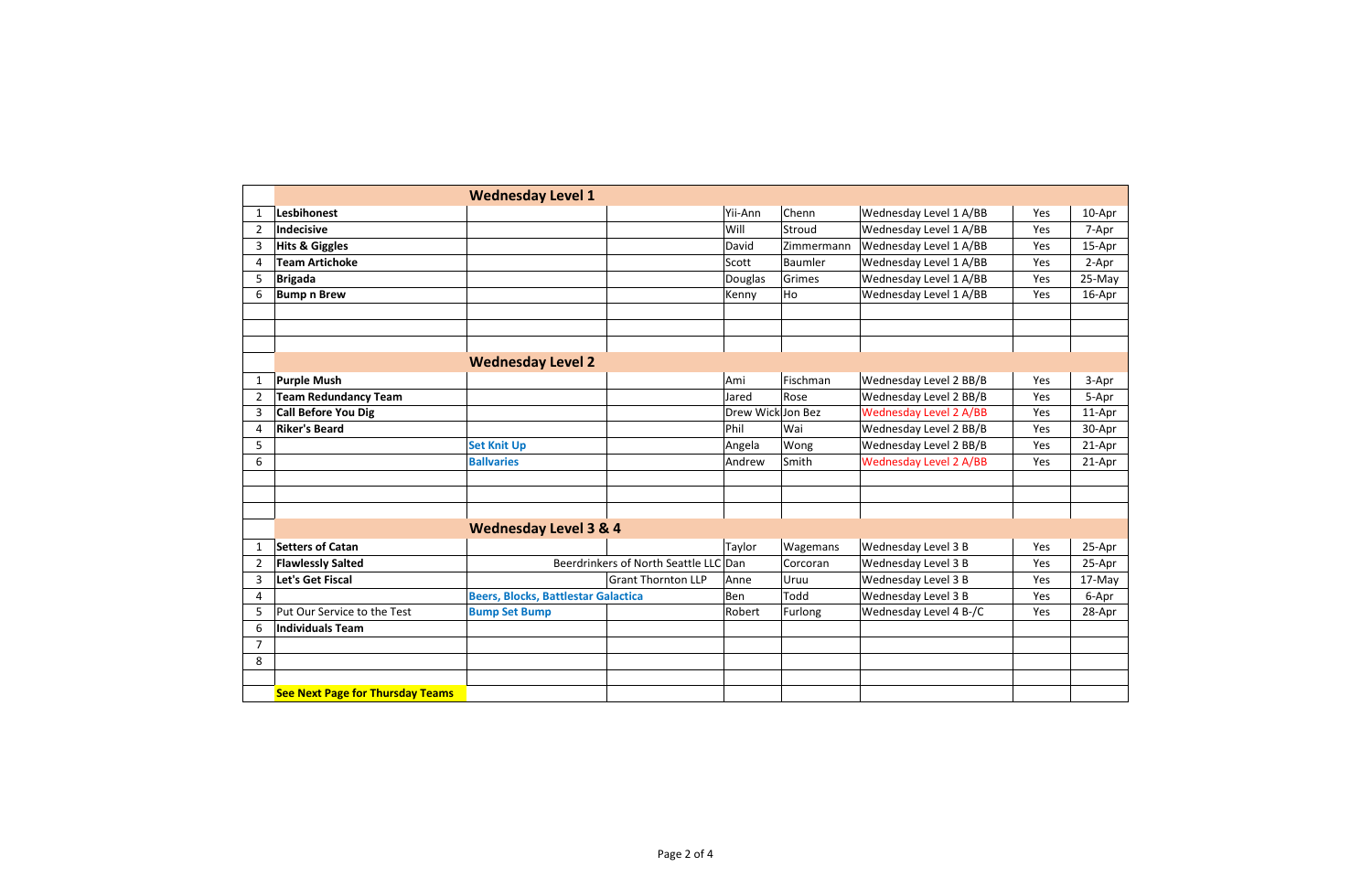|                |                                              | <b>Thursday Level 1</b>    |                        |           |                       |            |        |
|----------------|----------------------------------------------|----------------------------|------------------------|-----------|-----------------------|------------|--------|
| $\mathbf{1}$   | <b>Mud Wasps</b>                             |                            | Evan                   | Shioyama  | Thursday Level 1 A/BB | Yes        | 18-May |
| $\overline{2}$ | KamaSetya                                    |                            | Jeff                   | Kapsner   | Thursday Level 1 A/BB | Yes        | 5-Apr  |
| 3              | Sharknado                                    |                            | Karynne                | Patterson | Thursday Level 1 A/BB | Yes        | 4-Apr  |
| 4              |                                              | [REDACTED]                 | Sam                    | Murr      | Thursday Level 1 A/BB | Yes        | 4-Apr  |
| 5              |                                              | <b>Sugar &amp; Spike</b>   | Abmel                  | Apuya     | Thursday Level 1 A/BB | Yes        | 6-Apr  |
| 6              |                                              | <b>Pancakes and Butter</b> | Armin                  | Magness   | Thursday Level 1 A/BB | Yes        | 20-Apr |
|                |                                              |                            |                        |           |                       |            |        |
|                |                                              |                            |                        |           |                       |            |        |
|                |                                              |                            |                        |           |                       |            |        |
|                |                                              | <b>Thursday Level 2</b>    |                        |           |                       |            |        |
| $\mathbf{1}$   | <b>Geezers, Sons &amp; Nasties</b>           |                            | Patti Goldn Rick Kirst |           | Thursday Level 2 BB/B | Yes        | 4-Apr  |
| $\overline{2}$ | <b>Mickey Mouse Club</b>                     |                            | Erin                   | Link      | Thursday Level 2 BB/B | Yes        | 16-Apr |
| 3              | <b>Hits Don't Lie</b>                        |                            | Momoka                 | Nakamura  | Thursday Level 2 BB/B | <b>Yes</b> | 7-Apr  |
| 4              | <b>Back That Ace Up</b>                      |                            | Carrie                 | Numata    | Thursday Level 2 BB/B | Yes        | 3-May  |
| 5              | SightLife/CorneaGen                          |                            | Austin                 | Nagasako  | Thursday Level 2 BB/B | Yes        | 5-Apr  |
| 6              | <b>Bumpin' Uglies</b>                        |                            | Anna                   | Hedstrom  | Thursday Level 2 BB/B | Yes        | 6-Apr  |
| $\overline{7}$ |                                              | <b>Already Sweaty</b>      | Paul                   | Rakowski  | Thursday Level 2 BB/B | Yes        | 20-Apr |
| 8              |                                              | <b>STVVB</b>               | Megan                  | Woodruff  | Thursday Level 2 BB/B | Yes        | 23-Apr |
| 9              |                                              | <b>Touch Grass</b>         | Eli                    | Shechtman | Thursday Level 2 BB/B | Yes        | 29-Apr |
| 10             |                                              | <b>Spike Me Daddy</b>      | Rachel                 | Hunter    | Tuesday Level 3 B     | Yes        | 21-May |
|                |                                              |                            |                        |           |                       |            |        |
|                |                                              |                            |                        |           |                       |            |        |
|                |                                              |                            |                        |           |                       |            |        |
|                | <b>See Next Page for more Thursday Teams</b> |                            |                        |           |                       |            |        |